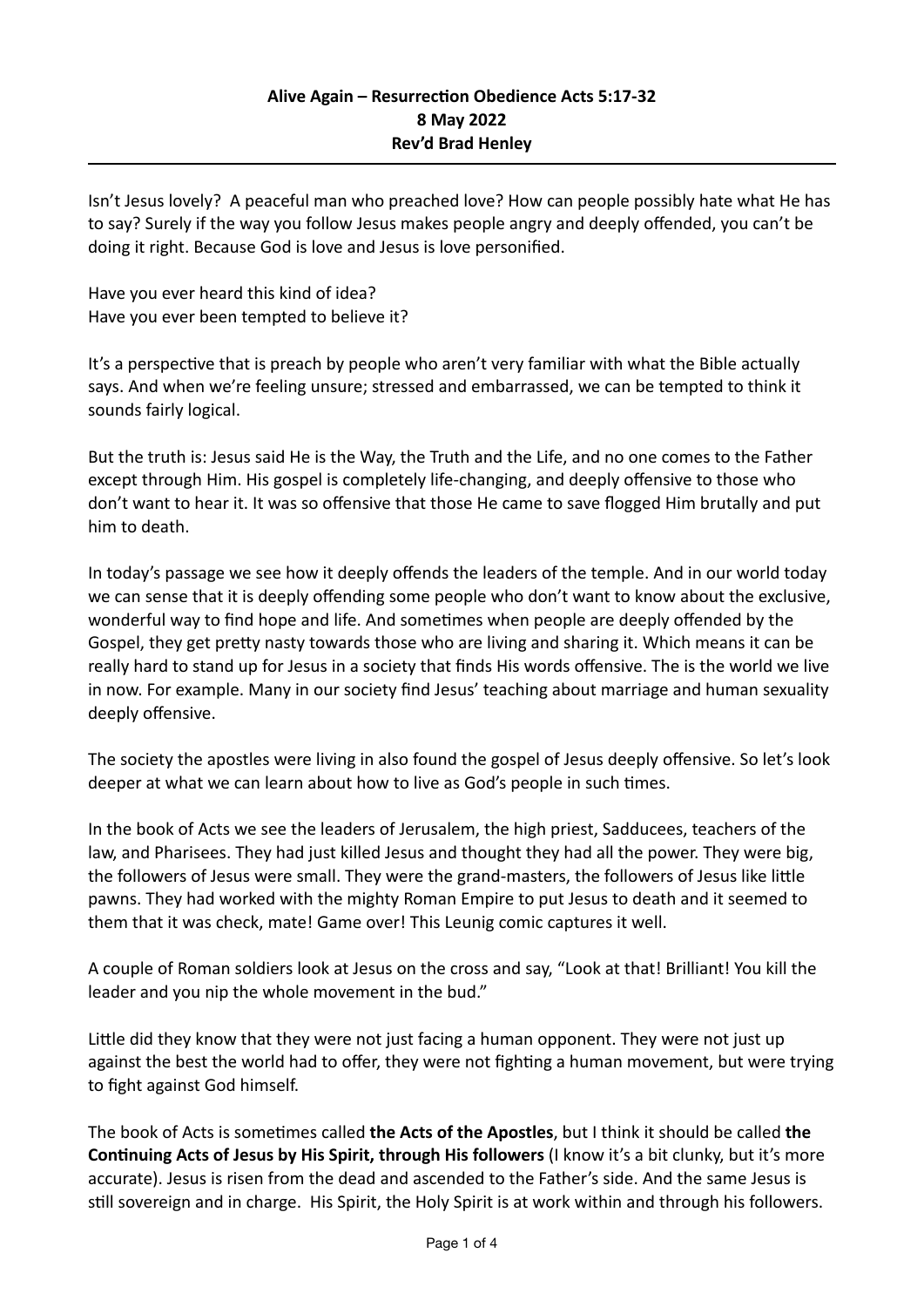And I think the church sometimes gets a little lost when it loses sight of the fact that the Holy Spirit is united with Jesus. The Holy Spirit is the same Spirit of Jesus.

God is sovereign, he rules over all things.

This passage helps us to see that no matter what the circumstances, God is in control and he is faithful.

God has the supremacy. He has the ultimate power and authority.

Leading into our passage we have chapter 4:29 when the apostles pray, "Lord, consider the threats against us" - from the high priest, temple guards and rulers like Herod and Pontius Pilate - As his followers today, in a time when it is unpopular to follow Him and share His gospel … what threats come against us? What threats would we bring before God now? Lord, consider the threats against us.

"Consider their threats and enable your servants to speak your word with great boldness. Stretch out your hand to heal and perform signs and wonders through the name of Jesus." This prayer is answered immediately and in an ongoing way. Immediately, they speak God's word boldly…

Then in chapter 5:12 God answers that prayer again by performing signs and wonders through the apostles. He heals the sick and those troubled by impure spirits. God is still sovereignly ruling and is still faithful. Even with opposition, God added more and more men and women to the number of believers.

Next, the jealous high priest and Sadducees imprison the apostles – So, how is God still sovereign and faithful if He lets this happen?

In this situation the angel of the Lord sets them free and God, v20 recommissions them with the task of preaching the whole message of the new life they were living.

 God is still sovereign and faithful, as we see in verse 21, His message is going forth and people are able to see this new life he gives lived out by the apostles and other believers.

But God doesn't always miraculously deliver his persecuted followers from prison. God's sovereignty is much greater than that. He will work one way this time and another way next time. In this passage he broke them out of prison, but Paul's letter to the early church from prison show God faithfully at work through Paul's imprisonment. If Paul had been free and able to visit the churches in person, we may not have half the New Testament. Whether God allows imprisonment and beatings or miraculous escapes, He is faithfully present with us and carries out His good and perfect plans.

In vs 28 the high priest says, "We gave you strict orders not to teach in this name, yet you have filled Jerusalem with your teaching." This is the happy result of their persecution. The priests tried to silence them, and in Chapter 8 persecution broke out against the church in Jerusalem. Those who were scattered by the persecution went throughout Judea and Samaria. As they went they preached the word. God, in His sovereignty used that persecution for good.

We see God's sovereignty and faithfulness finally in the apostles themselves as they rejoice in sufferings incurred in the line of duty for Jesus. This may seem backward, illogical or simply strange but the Bible has many examples of God using suffering for good, of turning around terrible circumstances for His glory and the redemption of his people.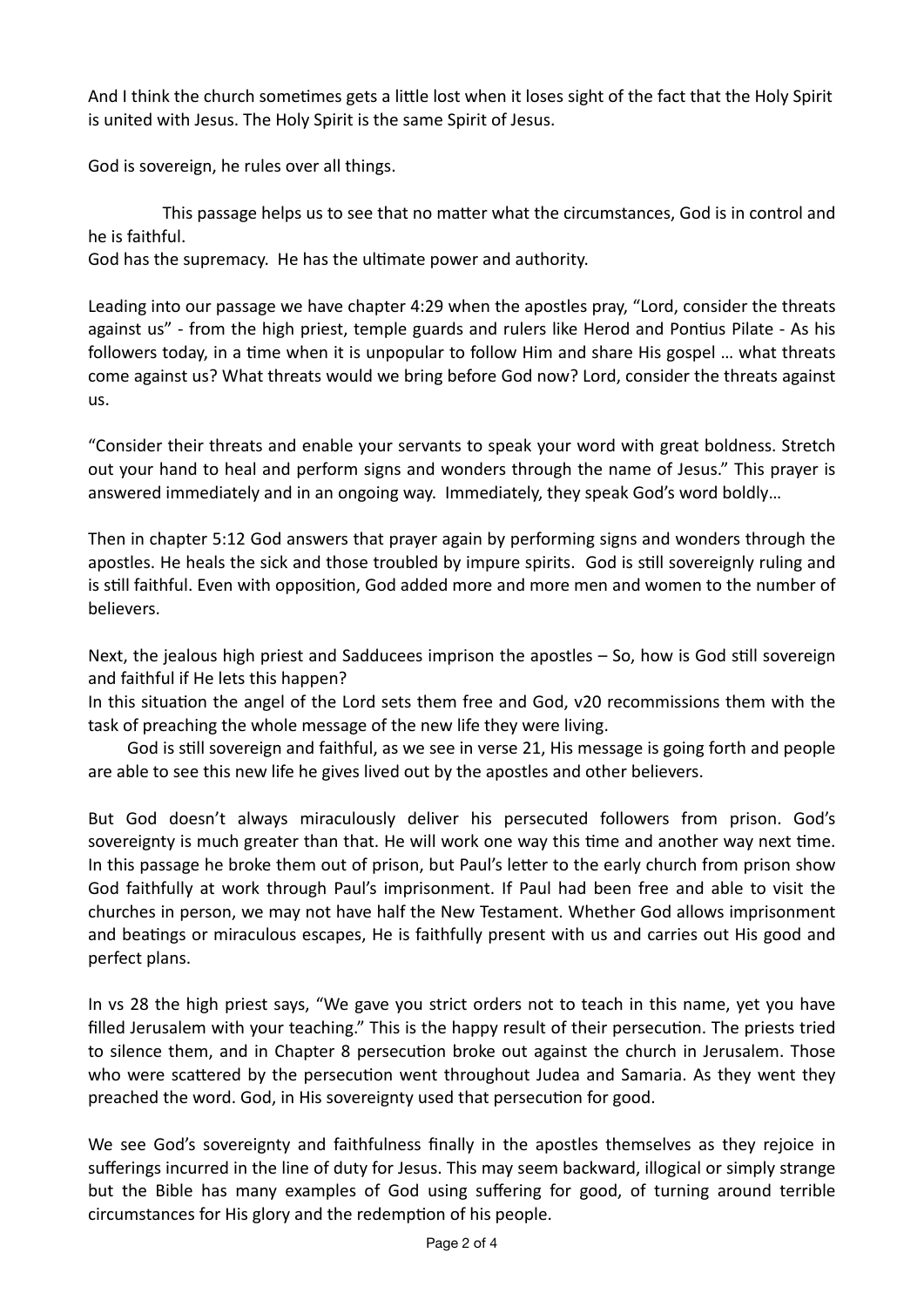The apostle Paul boasts in his weaknesses because Christ is revealed in them. The strength of Christ radiates through his weaknesses, in his times of distress or suffering, (2 cor 4:8, 2 cor 12:9) and indeed in our times of distress, or suffering, or weakness, Christ shines through.

So we have seen that God is sovereign. He reigns in all of these situations and He is faithful.

In today's reading the high priest and Sadducees are so offended by the Apostle's preaching of Christ that they want to kill them. Why would that be?

They *were* the established religious leaders. They knew God the best out of everybody.

 They kept the law as best they could. They spent time and energy devoting themselves to the upkeep of the temple, the reading of scriptures and prayers. They concerned themselves with correct doctrine, with the purity of Israel and with correcting those who didn't keep the law. In their understanding, God was Holy. Israel were his special people, and the land was their inheritance. The temple was God's holy place where He 'lived'. So, when the Christians were preaching the gospel of Christ and doing signs and wonders in the temple they were indignant.

To them, the apostles were undermining the order of things as they should be. It was sacrilegious, and deeply offensive.

So in **Verse 18 the apostles are put in jail**. How discouraging for them. They felt that they were obeying God but then it appears that things have been turned against them.

The apostles, however, are obedient to God despite discouragement. They received a renewed commissioning from the angel and obeyed immediately.

I don't know about you, but the times I am most likely to do the wrong thing are when I am discouraged.

If we were the apostles, discouraged, in jail, we may be tempted to take the easy route, to stop proclaiming Jesus. It certainly seems a supernatural, counter-intuitive response that they went straight back out and kept preaching the gospel. Only the Holy Spirit at work in them comforting and empowering them could cause this to happen. And it's the same for us. The Holy Spirit gives us that same comfort, power and boldness when we trust Him.

Let's look at Peter, the one speaking. We have seen that after being filled with the Spirit he was empowered to speak the word of God boldly.

Before that, he was an impulsive, shoot-from-the-hip sort of guy. He was the one to whom Jesus had to say, "Get behind me Satan" and He was the one who most loudly proclaimed his loyalty to Christ and then denied him three times just prior to the crucifixion.

But Peter was obedient in that when he stuffed up, he always came back to Jesus.

Coming back to Jesus every time we blunder is part of the process of learning obedience. The great news for us is that the Holy Spirit is both a personal witness to us of all that Christ has done, and the one who enables us to speak about Christ.